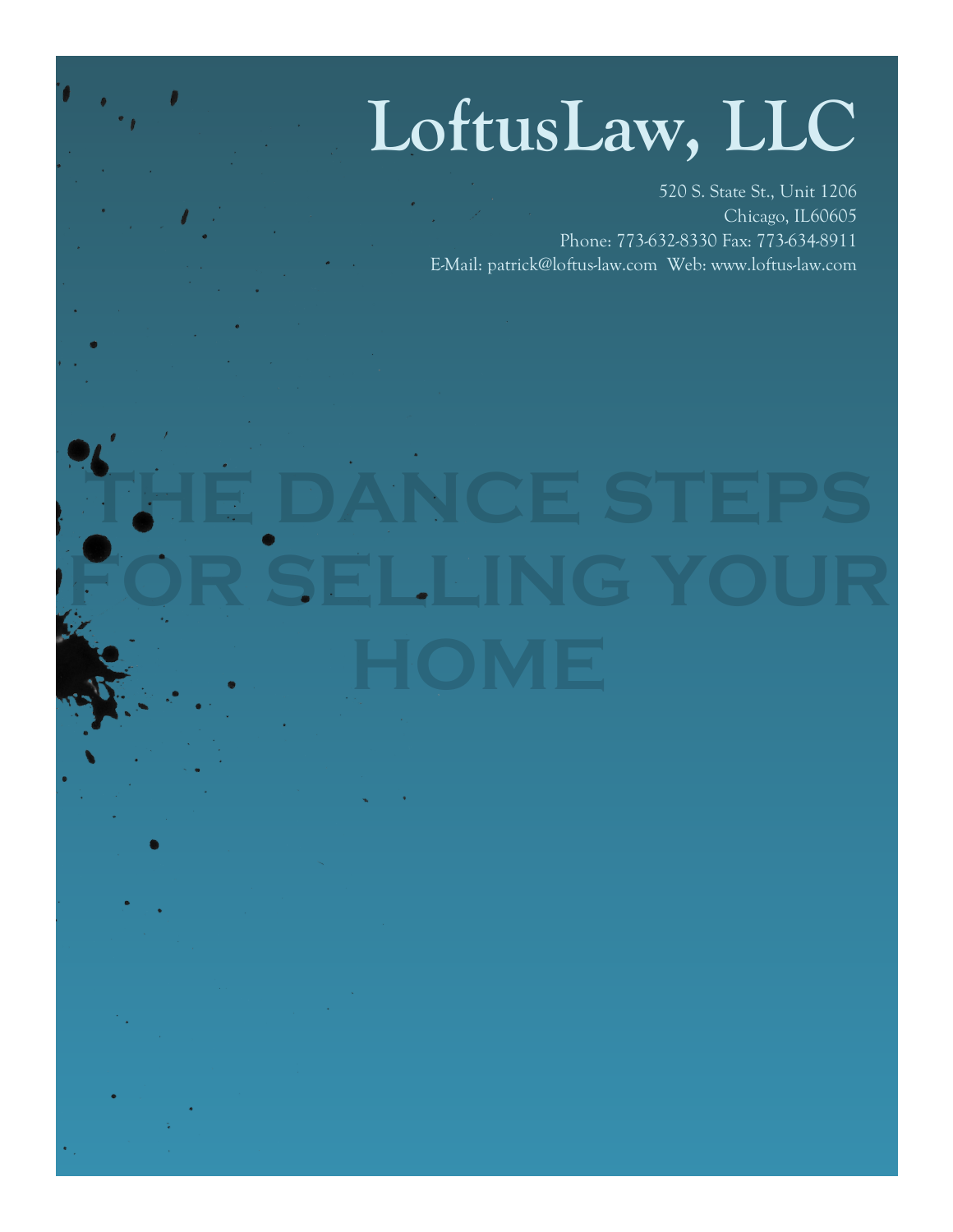

Congratulations! You've found a Buyer, and a contract has been signed! What now? The road from contract to close looks like this:

#### **Attorney Review & Inspection**

Almost certainly, your Realtor used either the Multiboard 6.1 contract form or a form from the Chicago Association of Realtors. That is great news, because these forms were drafted by committees of attorneys who are experts in real estate transactions in the Chicago area. An experienced real estate attorney has seen these forms many times and is very familiar with them. In most instances, these forms provide fair terms that adequately protect the seller.

Each of the commonly used real estate contract forms has an attorney review provision, as well as a provision allowing the buyer to inspect the property. The attorney review provision allows an attorney to suggest modifications to the contract that suit the client. Although, it is often unnecessary for the seller's attorney to request modifications to the contract, the attorney should carefully review the contract, research the property and discuss the contract and the property with the seller before making that determination. Examples of modifications a seller's attorney may request are a modification of the seller's name if the property is held in trust or to request a different closing date. If necessary, the attorney will draft and transmit a letter to the buyer's attorney setting forth the requested modifications. Generally speaking suggested modifications tend not to be particularly controversial and are resolved with little controversy.

The professional inspection is a critical, and potentially contentious, juncture in the transaction. Within a certain number of days, typically five business days of the acceptance date, the buyer's inspector will conduct an inspection of the property and issue a written report. It is at this crucial moment that the experience of the seller's attorney and Realtor will come into play for the seller. In most cases, the buyer will request that the seller take action to repair defects identified in the report or for a credit in lieu of making repairs. Importantly, the buyer is only entitled to consideration of defects that affect major systems in the property or present safety hazards. The buyer is not entitled to consideration of defects that are cosmetic or otherwise obvious from a casual observation of the property. The buyer should already have been aware of cosmetic and obvious defects when determining the price he or she is willing to pay for the property. The attorney, the Realtor and the seller will evaluate and scrutinize the buyer's requests in order to determine which requests have merit and develop a strategy to respond accordingly. Some inspectors are extremely nitpicky and buyers have a tendency to go overboard with their inspection requests. The skillful attorney and savvy Realtor will assist the seller in guiding the buyer back onto the path of reasonable.

These negotiations may take a round or two before a resolution is reached. In most instances, the parties will satisfactorily and amicably resolve the issues and the transaction will proceed to the next stage. If the buyer has been spooked by the inspection or has unrealistic demands, the transaction may terminate. If the contract terminates at this stage, the buyer's earnest money is refunded.

#### **Title Clearance**

Once attorney review and inspection are complete, the next step for the buyer is to work with the lender to obtain final approval for the loan. During this time period, the seller's attorney will place the title order and begin laying the groundwork for title clearance. Title clearance can be complicated; however, an experienced attorney will possess the skill and knowledge to iron out any wrinkles that arise. The diligent attorney will order the necessary documents such as condominium documents and disclosures, a survey, payoff statements, zoning and water certificates and any other documents necessary to clear title early on in the process. Title clearance will generally be taken care of by the attorney without much assistance from the seller. The attorney will also prepare all of the closing documents, and approximately two weeks before closing, the attorney will send the deed and power of attorney to be executed by the seller. (Generally speaking, the seller will not attend the closing. More on this below.)